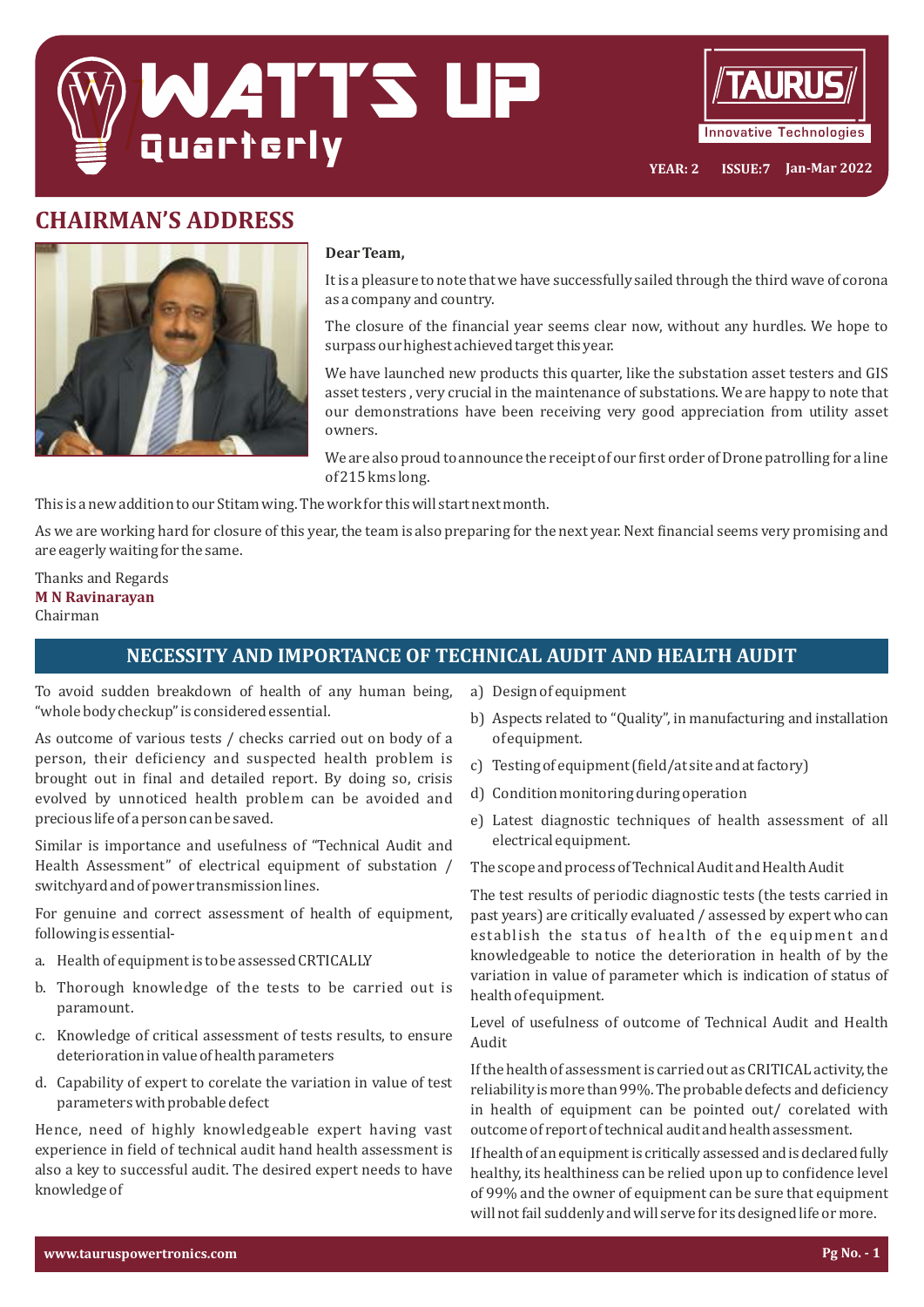#### **Subjected to health assessment are**

#### A. Electrical equipment of substation (AIS & GIS)

- 1. Transformers | 2. Circuit Breakers
- 3. Instrument Transformers (CT's and PT's/CVT's)
- 4. Lightning Arrestors (LA) | 5. Disconnectors / Isolators

#### **B. Transmission Line Towers**

- 1. Insulators | 2. Fittings
- 3. Tower parts/Members | 4. Tower Footing
- 5. Complete Transmission line

Taurus Powertronics has got vast experience of doing health assessment of all equipment of EHV substation as well as of Transmission lines up to 765 kV (AC) and 800 kV (DC). Taurus Powertronics is one of such rare organization having expert having exceptional vast knowledge and experience in this field. In process of technical audit & health assessment, only critical diagnostic tests are carried out and NOT all routine tests. Taurus Powertronics can take up any technical problem related to performance of electrical equipment.

## Prepared by Mr. B. S Pandey (Ex PGCIL E.D)

## **GIM (GAS INSULATION MONITOR)**

SF6 gases are widely used gases for GIS substation and the AIS substation circuit breakers. It is one of the best insulation mediums for the circuit breakers. But by using the Sf6 we have to maintain some of the quality and the safety protocols for the smooth operation of the Circuit breakers. Without maintain that we can face below problems

### **Equipment Failure:**

A leak in gas-insulated equipment means there is less gas to protect it from the effects of electrical arcs. The results are lost signals, short circuits, malfunctions, and, ultimately, equipment failure that compromise safety and operations. Even a 10% gas loss can permanently damage insulators, shields, arcing contacts, and main contacts. With equipment failure comes repairs and replacements, expensive in terms of both time and money. There could also be property damage, such as ires, and extended power outages resulting from poorly insulated equipment. Leaks also allow moisture to enter gas-insulated equipment. This is a major problem as the presence of water not only decreases insulation, but also combines with SF6 gas to create toxic byproducts that corrode metal and create more leaks

#### **EHS** (Employee Health and safety):-

SF6 is nontoxic and poses no direct risks to people or animals. It fact, this gas is used in medical diagnostics. However, due to its heavier weight, escaped SF6 can settle in low-lying areas and displace the oxygen there. This can cause respiratory problems in personnel working in trenches and pits, especially when breathed in large quantities.

#### **Green House Effect**

Carbon dioxide is the most abundant greenhouse gas (GHG), but it doesn't come close to SF6 in terms of potency. This fluorinated gas can last in the atmosphere for 3,200 years before it is broken down by UV rays, and is 22,800 times more effective than CO2 at trapping infrared radiation in the atmosphere, according to the Environmental Protection Agency. In fact, SF6 has the highest Global Warming Potential (GWP) of any known gases.

Taurus came up with solution package which can avoid all the above problem and give the complete solution for the sf6 gases. GIM (gas insulation Monitoring.)

### GIM package consist of below unique products

1. SF6 Gas analyser

2. SF6 Gas Handling Unit

# 3. Gas Leak Detector

### **SF6 Gas analyser :-**

The Rapidox SF6 6100 Pump Back is a fully-automatic zero-emissions SF6 gas analyser, designed for controlling and monitoring the quality and purity of gas used in high voltage switchgear, circuit breakers and transformers.

Exceptional accuracy and stability are provided when measuring the purity of SF6 gas, through specially selected sensors. The modular configuration allows for up to eight

compatible gases to be analysed, simultaneously, using one analyser. The Rapidox is fully compatible with mixtures of SF6 CF4, N2 and air, together with toxic contamination gases such as SO2, HF, H2S and CO. The unit also measures the water content of the gas in dewpoint or ppm to ensure dryness is acceptable. The Rapidox SF6 6100 is housed neatly into a tough Peli transport case supplied with special tongue and groove self sealing couplings, which are compatible with famous brands. Once powered and connected, the Rapidox automatically removes a small quantity of gas from the electrical equipment, controlled with an auto gas pressure sensing function. A vacuum purge cycle and internal gas storage system ensures that no air can contaminate the gas sample and that no SF6 gas is able to escape during the testing period.

#### Gas Handling Unit: -

The Greenhouse warming potential of SF6 is very high. During its use, it is very essential to limit its emissions in the atmosphere. Herewith introducing SF6 Handling Unit SFX-12 C T 300 to serve / handle large quantity of SF6 Gas. This SFX-12C T300 Unit is equipped with Recovery Unit and 300 Ltr 35 Bar. Cylindrical



Storage Tank. Complete unit is assembled on 8" Heavy Duty Wheel base Cart for easy operation in Substation area. This includes initial recovery, evacuation and refilling or transfer of residual gas in empty Cylinder.

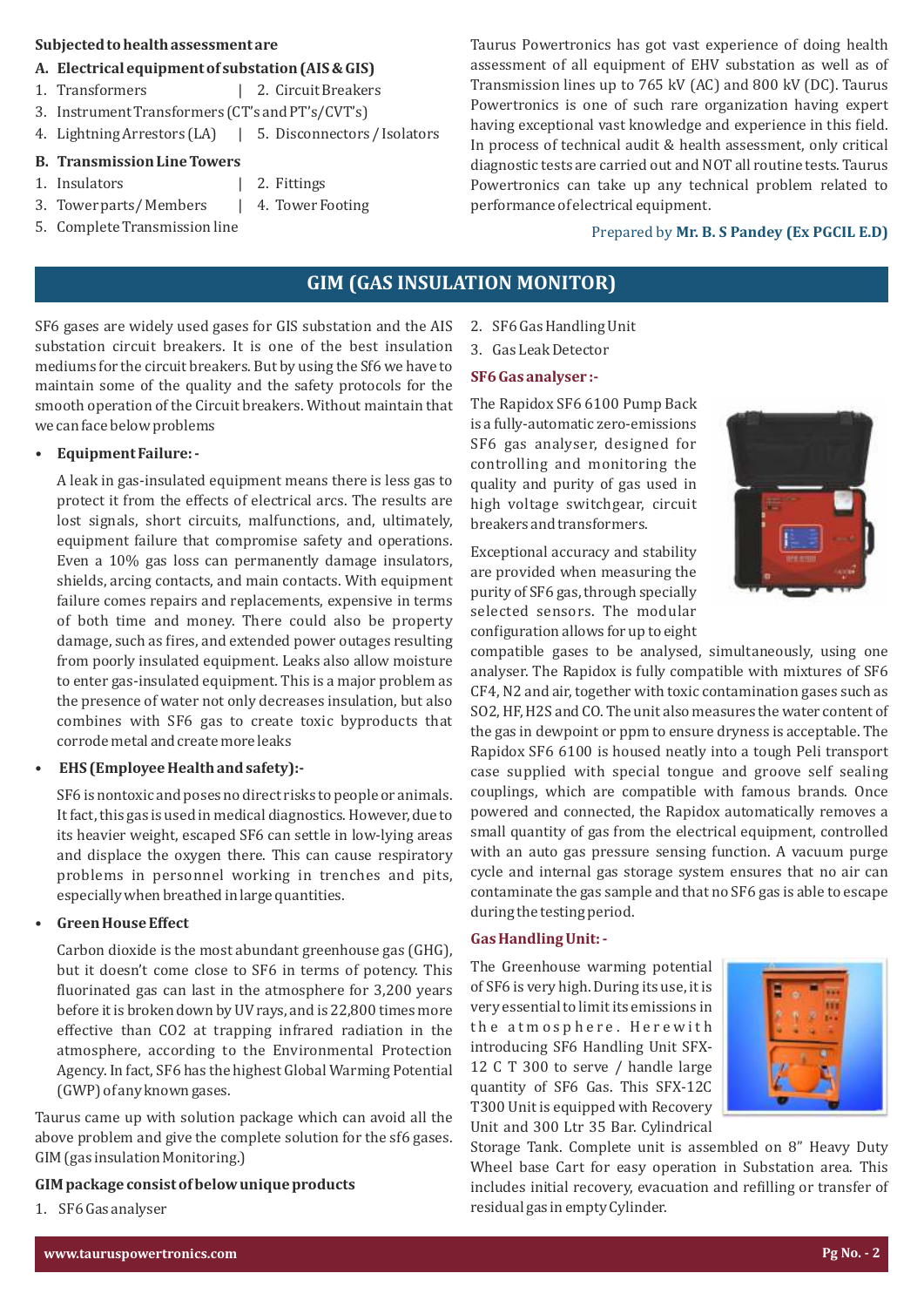#### **SF6 Gas Leak Detector: -**

The revolutionary new "Generation X" line of TIF refrigerant leak detectors brings you tomorrow's technology today. We not only changed the way our leak detectors look, but the way to look at leak detectors. Innovative MPC circuitry and Advanced Digital Signal Processing monitor the sensing tip up to 2000 times per second. Automatic reset, true



mechanical pump, and visual indicators (TIF XP-1 and TIF RX-1) speed and simplify leak searches. A completely re-designed sensing tip increases sensitivity, improves reliability, and lasts twice as long as its predecessor. This results in fewer comebacks, less hassle, and lower maintenance costs. We are so conident in the design and quality of these detectors.

All Measuring equipment are from The renowned Company like sensotech, Mechfield and the TIF.

Prepared by Mr. Akash, Manager-Presaless SS

## **CARBON FOOTPRINT**

#### **What is a carbon footprint?**

A carbon footprint is a simple way to express the impact from cooking a pot roast to jetting away for the weekend, the choices that you make in your day to day life which leaves a mark on the environment, basically the total amount of greenhouse gas emissions that anything a person, organization, event or product has ever produced. People, products and entire industries have carbon footprints. The larger your footprint, the heavier the strain on the environment.

#### **How does carbon footprint is calculated?**

It works by summing up the emissions from all your activities everything from what you eat to what setting you wash your clothes with. It's all measured in CO2e which stands for carbon dioxide equivalent and is a standard unit for measuring carbon footprints. It essentially takes any quantity or type of greenhouse gas and expresses it in the amount of CO2 that would have the equivalent global warming impact. It just allows us to easily compare impacts across different gases.



### **How does carbon affect the climate change?**

Carbon dioxide traps heat emitted by both the sun and the Earth's surface and releases that heat into our atmosphere. As we burn fossil fuels and cut down forests, high concentrations of greenhouse gases, specifically carbon dioxide, threaten to raise the average surface temperature of the planet to intolerable levels and cause a host of life-threatening impacts.

Atmospheric carbon dioxide levels have risen more than 40 percent since the middle of the 18th century, and climatologists estimate that current levels are as high as they have been in some 14 million years.

As carbon dioxide levels continue to climb, fuelling further temperature increases, the cumulative effects including increased ocean acidification, rising sea levels, more frequent and intense storms, mass species extinctions, food scarcity and greater economic inequality will be felt worldwide.



To give a perspective of how bad it is, around the world, the average person generates around 4.8 metric tons of carbon dioxide emissions each year. So if the average person worldwide is responsible for emitting the equivalent of nearly five metric tons of carbon dioxide per year, where does it all come from? Truth is, dozens of daily actions and long-term lifestyle choices shape each of our carbon footprints. In India itself, we generate around 2411.73 Mt of CO2.

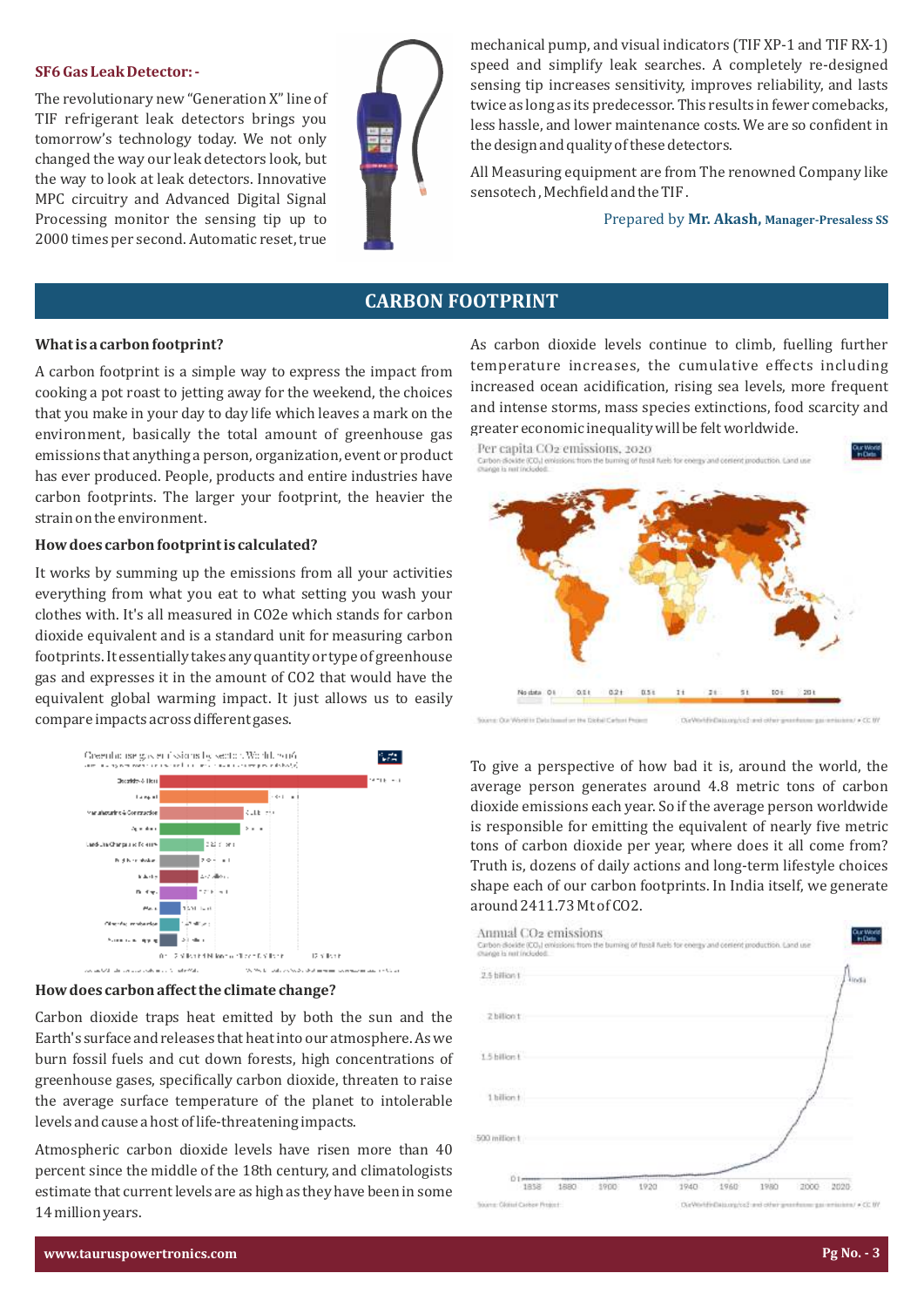#### How do we Indians are dealing with carbon footprint?



India is currently second most populous country in the world, and it contributes approximately 5.3 % of the total global GHG emissions because of which India is the world's third largest emitter of greenhouse gases (GHGs), after China and the US. Coal power plants, rice paddies and cattle are major sources of emissions, which continue to rise steeply, although per-capita emissions remain well below the global average. India is also very vulnerable to climate change, notably due to the melting of the Himalayan glaciers and changes to the monsoon. Major cities in India are witnessing rapid urbanization. The quality of air in the major Indian cities, which affects the climatic conditions as well as health of the community, is a major environmental concern. Higher levels of energy consumption have contributed to the degradation of the environment.

The country has pledged a 33-35% reduction in the "emissions intensity" of its economy by 2030, compared to 2005 levels. India has long put a key emphasis on the need for climate finance and technology transfer from developed to developing countries. Its climate pledge notes: "Our efforts to avoid emissions during our development process are also tied to the availability and level of international financing and technology transfer since India still faces complex developmental challenges."

India's says it will cost at least \$2.5tn to implement its climate pledge, around 71% of the combined required spending for all

developing country pledges. India received by far the highest level of single-country funding (\$725m) approved by multilateral climate funds in absolute terms from 2013 to 2016, according to Carbon Brief analysis. On a wider level, India received on average \$2.6bn per year in 2015 and 2016 in climaterelated development inance, according to Carbon Brief analysis of Organisation for Economic Co-operation and Development (OECD) data.

What are the some of the ways we Indians can reduce carbon footprint from our everyday life?

- Reduce meat in your diet and avoid wasting food.
- Walk, bike, carpool, use mass transit, or drive a best-in-class vehicle.
- Ensure car tires are properly inflated. Fuel efficiency decreases by 0.2% for each 1 PSI decrease.
- Smaller homes use less energy.
- Whether you hand wash dishes or use a dishwasher, follow recommended practices to decrease water and energy use and reduce emissions.
- Energy consumed by devices in standby mode accounts for 5- 10% of residential energy use. Unplug electronic devices when not in use or plug them into a power strip and turn the power strip off.
- Choose energy-eficient lighting and transition away from incandescent light bulbs.
- Reduce what you send to a landill by recycling, composting, and buying products with minimal packaging.
- Purchase items with a comparatively low carbon footprint. Some manufacturers have begun assessing and publishing their products' carbon footprints.

#### **What's next?**

The first step to reducing our environmental impact is to measure our current carbon footprint, this can be done by use of any online carbon footprint calculator present online. Then, we need to learn how can we offset our emissions by contributing to carbon projects that create inancial incentives to protect, conserve and restore forest ecosystems while supporting local communities around the world.

#### Prepared by **Mr. Turjoy Dasgupta, Engineer-Bid & Projects**

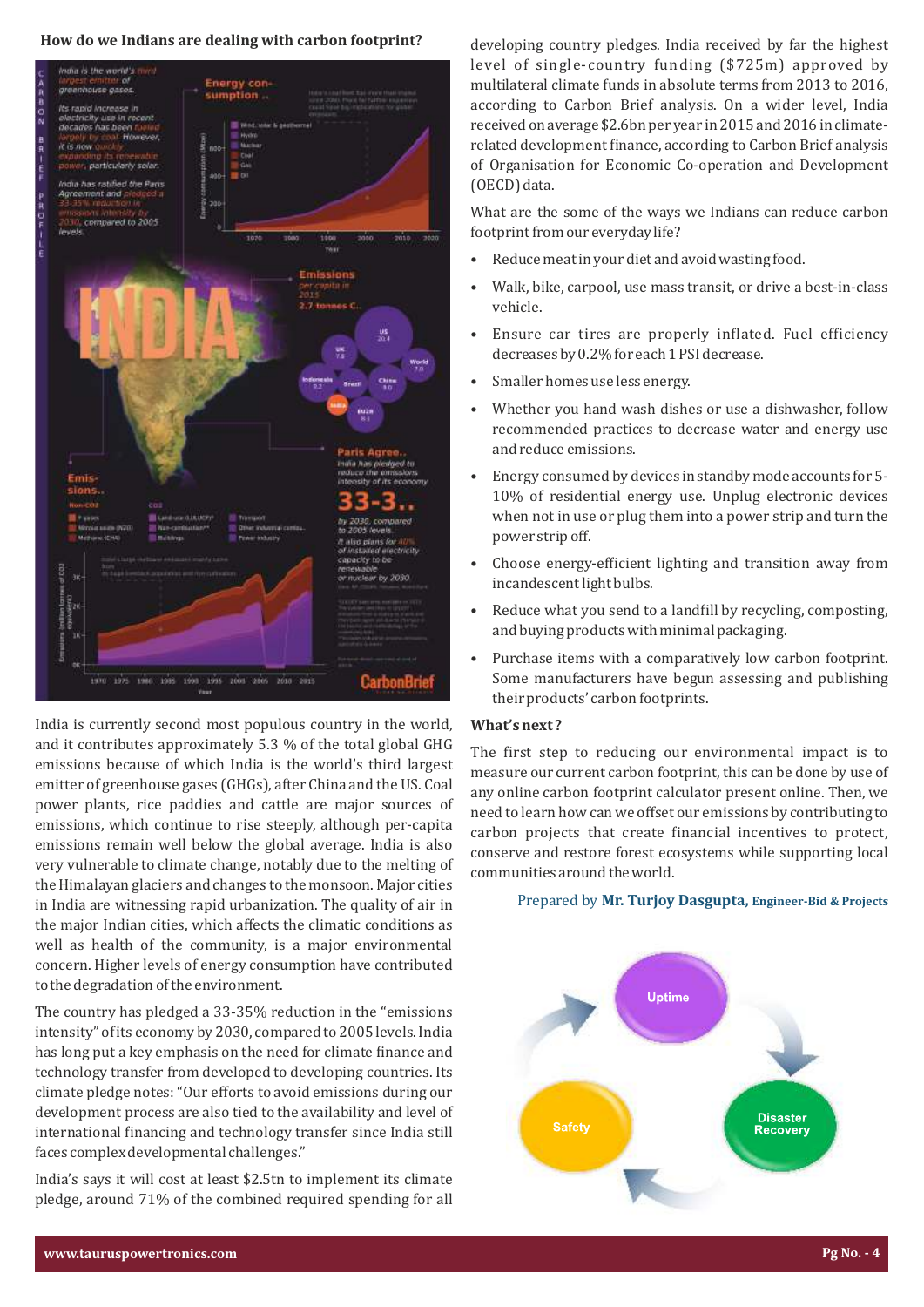## **LID - LEAKY INSULATOR DETECTOR**

The Leaky Insulator Detector (LID) is two piece hand held nondestructive inspection system which utilises AC/ DC Current sensor and Ultrasonic technology for predictive maintenance. The Leaky Insulator Detector (LID) has a Flexible clamp sensor and Ultrasound Receiver. The Flexible AC/DC sensor is specially designed sensor to measures the AC/DC leakage current in HVAC/ HVDC Towers leg (caused due to the leaky insulator).

#### **INTRODUCTION**

The weak Insulator leaks current to ground and when the leakage current is measured by Leakage Current Detector at the tower footing, it shows higher readings of leakage current compared to other towers conirming the deterioration of the insulator. The weak insulator also produces arcing sound internally, which can be picked up by Ultrasound Partial Discharge detection method to pin point the leaky insulator.

## How deterioration of the Insulators lead to Leakage Current  $&$  Ultrasound Partial Discharge:

- The Puncture insulator causes leakage current due to loss of insulation. This will lead to flow the leakage current from the tower leg to ground & can be measured with Tower Leakage Current measurement method as discussed below.
- This puncture is associated with arcing noise internally. Detection of Arcing can be done with Ultrasound Detection method as discussed below.
- Gradually over a period of time arcing will deteriorate the insulators & will fail tripping the line.

#### Leakage Current Facts:

The Leakage Current is directly proportional to the Degradation of Insulator.

Arcing & Corona: Leakage Current increases with Arcing and Corona

Good Earthing: This helps the leakage current to dissipate quickly

So, the high value of Leakage Current is the primary information of the Tower healthiness.

#### Advantages of using LID

- Analyzing the leakage current of the tower from the ground by tower leakage current measurement methodology will help O&M team for taking right decision towards pin pointing tentative flash over/shorted insulators.
- Ultrasound measurement methodology uses to pin point the particular string of the tower by taking leakage currents results.
- From ground level leaky Insulators can be identified. No need to climb on tower, no shut down required.
- No skill manpower required, Easy & Simple operating procedure.
- Single Instrument for all type of Transmission Line Insulators (Glass, Porcelain & Polymer).
- Single instrument to locate Leaky Insulators, Corona discharge, Loose hardware Joints & improper addition earthing installation.

#### **LID-UPD**

LID-UPD is a testing and monitoring technique prevents an inservices failure of a substation &

Switchyard Equipments and panels. By practising periodic online testing to detect problematic component using this method we can achieve reliability based HV asset extension. It is a combination of four sensors i.e. Acoustic, TEV, HFCT & Split core Hall effect Sensor that all together is utilise to locate the predictive faults in Substation assets in online condition.

### **Introduction**

PD is an electrical discharge that occurs across a localized area of the insulation between two conducting electrodes, without completely bridging the gap (see IEC 60270). It can be caused by discontinuities or imperfections in the insulation system. PD activity is an indication of an incipient medium voltage (MV) or high voltage (HV) insulation fault and is widely regarded as the best early warning indicator of electrical insulation deterioration in MV and HV electrical assets within power networks. In general PD occurs in systems operating at voltages of 3 kV and above; however, it should be noted that in some cases PD can also occur at lower voltages (i.e. Variable Speed Drive / Variable Frequency drive motors and LV designs). Typical drivers for implementing PD programmes include; supporting Condition Based Maintenance (CBM), avoiding unplanned, often costly.

#### **How does PD develop?**

Once incepted, Partial Discharge can develop into electrical trees and surface tracking, eventually leading to a breakdown between phase and earth or between phases of a 3-phase system. Depending on the discontinuity or imperfection type and location in the insulation system, a failure can take anything from a few hours up to several years to occur.

While some discharges can be extremely dangerous to the health of the insulation system (e.g. discharges within polymeric cables and cable accessories), other types of discharge can be relatively benign (e.g. such as corona into air from sharp, exposed points on HV overhead networks). The key to Partial Discharge testing and monitoring is to be able to differentiate between the different types of PD which can occur and provide a reliable location, enabling remedial repair works to be conducted during scheduled outages prior to failure often causing costly outages and the associated downtime or production loss.